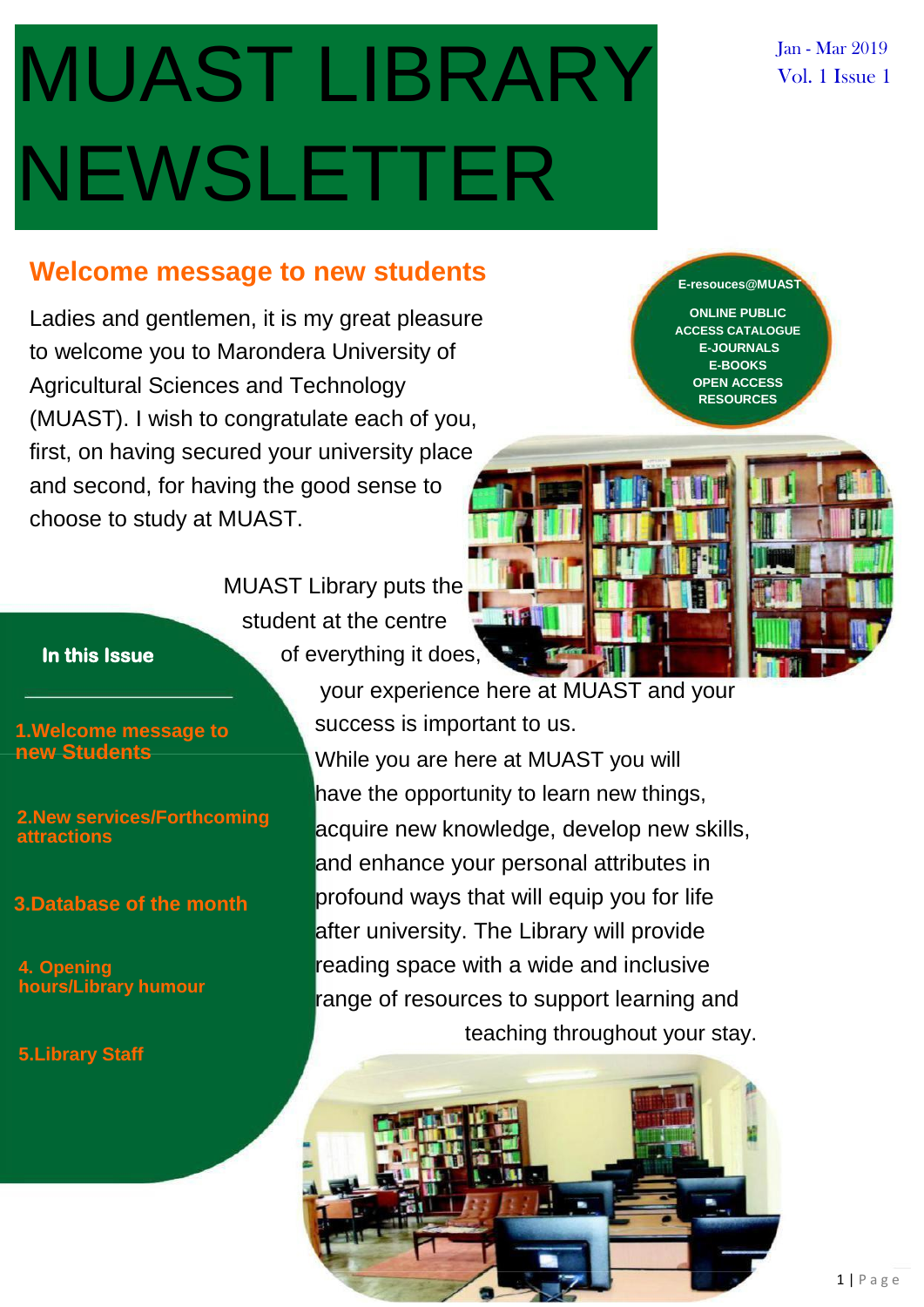#### **NEW SERVICES IN THE LIBRARY**

#### **1. Book Express Delivery Service (BEDS) for Lecturers**

MUAST Library wishes to introduce the book express delivery service. Lecturers can now request for books whilst in the comfort of their offices or lecture venue. The books will be delivered directly to the Lecturers office or lecture venue.

#### **2. Intra-Library Loan Facility (ILL)**

The ILL facility between CSC Campus Library and Dozmery Library is now working. Books that are not available at CSC Campus Library but available at Dozmery Library and vice versa will be delivered to the requiring destination within 24 hours.

#### **3. E-resource training**

Refresher practical training sessions for all lecturers and students on use of e-resources are now available upon request. Visit the nearest Branch Library and make necessary arrangements for E-resources training.

#### **FORTHCOMING ATTRACTIONS**

#### **Marondera University of Agricultural Sciences and Technology Institutional Repository (MUAST-IR)**

Institutional repository is a new concept for collecting, managing disseminating and preserving scholarly works created in digital form by users in individual academic institutions. In an academic institution, an IR is created from the research output of the faculty, staff and students.

#### **Benefits of an Institutional Repository (IR) to MUAST**

1. An IR increases visibility and prestige. A high profile IR may be used to support marketing activities to attract high quality staff, students and funding.

2. An IR helps in centralization and storage of all types of institutional output, including unpublished literature. 3. An IR supports for learning and teaching. Links may be made with the virtual teaching environment and library catalogues.

4. An IR assists in standardisation of institutional records. The compilation of an 'Institutional CV' and individual online dossiers linked to the full text of articles become possible.

6. IR breaks down publisher's costs.



#### **MUAST LIBRARY IS NOW ON FACEBOOK**



#### **You can now like our Facebook page**

[https://www.facebook.com/Marondera-University-of-Agricultural-](https://www.facebook.com/Marondera-University-of-Agricultural-Sciences-and-Technology-Library-775593236156673/)[Sciences-and-Technology-Library-775593236156673/](https://www.facebook.com/Marondera-University-of-Agricultural-Sciences-and-Technology-Library-775593236156673/)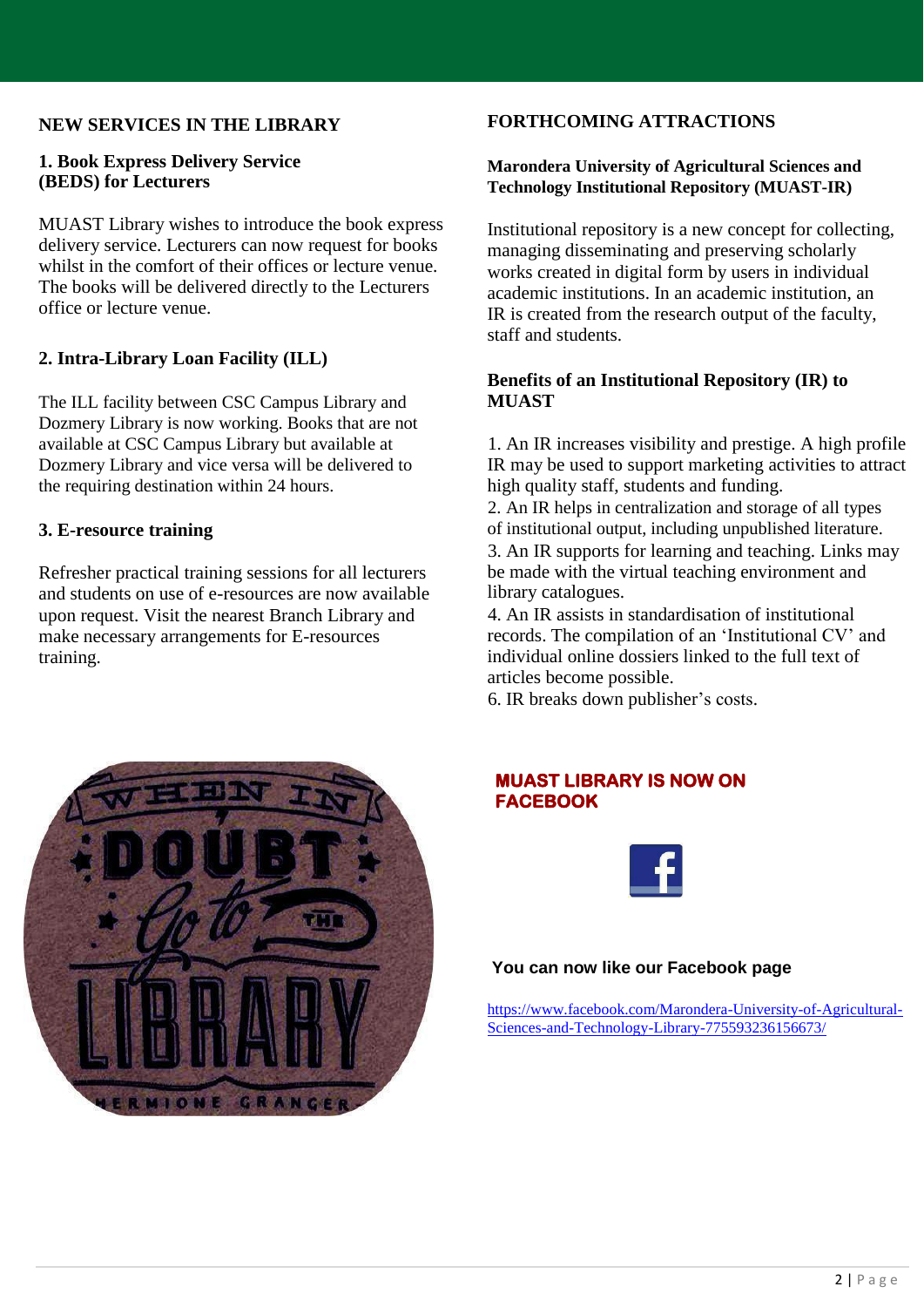## **DATABASE OF THE QUARTER**



EBSCO is the leading provider of research databases, e-journals, magazine subscriptions, ebooks and discovery service for academic libraries.

#### **Is EBSCOhost a reliable source?**

**EBSCO** only contains articles from credible and venerable sources, many of which are not available elsewhere. This means that when you run a search on **EBSCO**, you are assured that the information you will find is more accurate, current, and reliable than what you would find via a Web search.

#### **How do I access EBSCOhost?**

**Follow the link below:**

#### **https://search.ebscohost.com**

#### **What is EBSCOhost used for?**

**EBSCO** is a company that supplies information resources to many different libraries. ... So remember: **EBSCO** is a company that provides database access to you in the form of many different databases.

#### **Is EBSCOhost free?**

**EBSCO** provides free research databases covering a variety of subjects for students, researchers and librarians at **MUAST**

#### **How do I open an article on EBSCOhost?**

In **EBSCO** databases, look for the "Full text" check box under "Limit your results". Click the box to select, then start your search. All articles or books in your results should have a "full text" link below their citations. Click the full text link to start reading!

#### **How do you cite EBSCOhost?**

1. Perform a search in any EBSCO database. 2. Click on the title of any article from your list that you want to cite. 3. Click on the cite icon on the right side of the article. 4. A pop up window will appear with the article or e-Book cited in multiple formats.

#### **Librarians will be happy to assist you with:**

- Basic Searching Advanced Searching (Single Field)
- Advanced Searching (Guided Style)
- Viewing Results
- Reading an Article
	- -Using the PDF Full
	- -Text Viewer

#### **AND**

- Searching with Boolean **Operators**
- **Searching with Field Codes** Using Wildcards and **Truncations**
- **Browsing Databases** Using the Thesaurus
- Best Practices for Finding Key Articles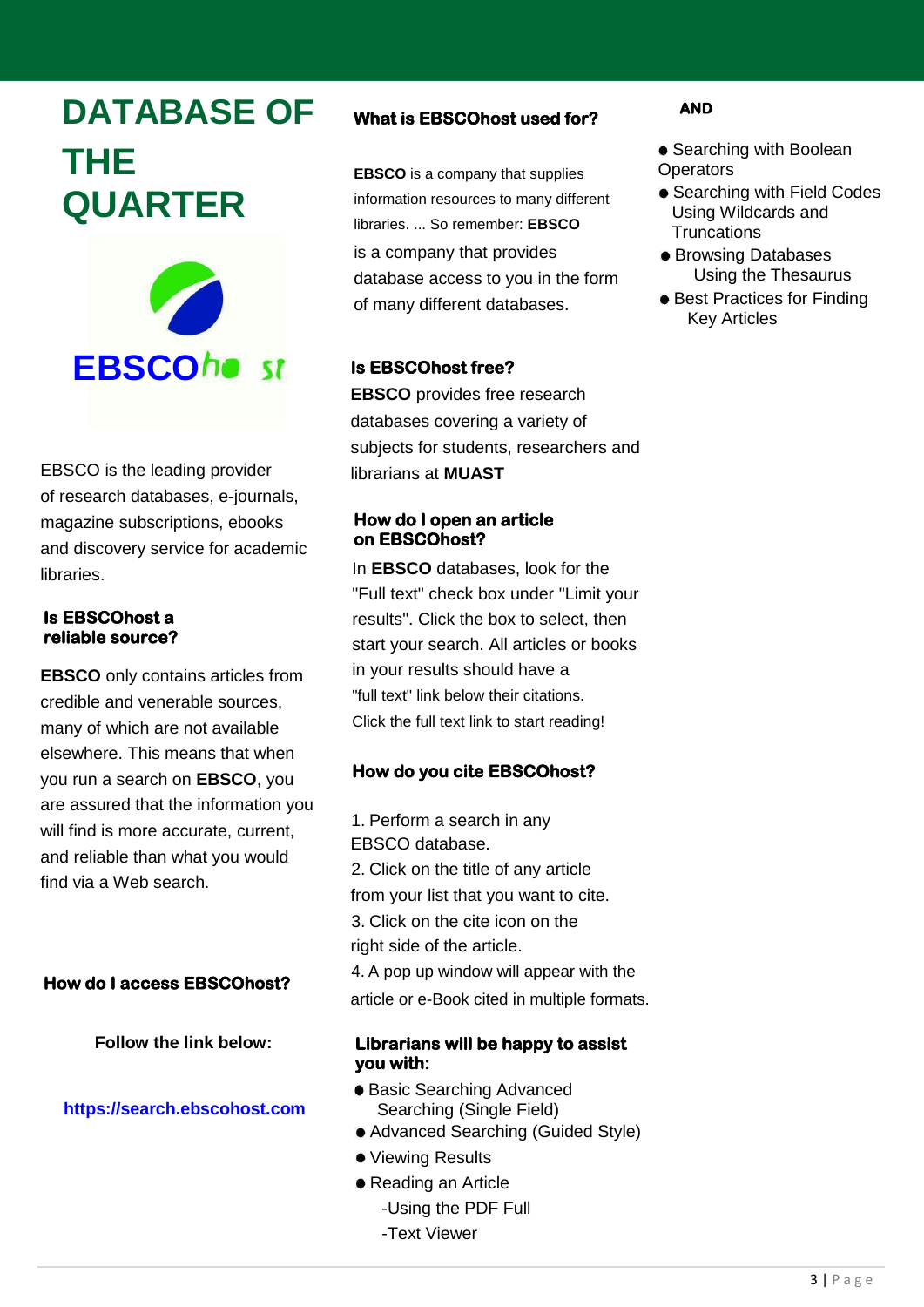### **LIBRARY OPENING HOURS**

#### **DOZMERY LIBRARY**

#### **VACATION:**

**MONDAYS TO THURSDAYS**: 8:00 AM TO 4:30 PM **FRIDAYS** 8:00 AM TO 4:00 PM

#### **SEMESTER**

| <b>MONDAYS TO THURSDAYS: 8:00 AM TO 00:00 PM</b> |                     |
|--------------------------------------------------|---------------------|
| <b>FRIDAY:</b>                                   | 8:00 AM TO 19:00 PM |
| <b>SATURDAYS:</b>                                | 9:00 AM TO 13:00 PM |

#### **LIBRARY HUMOUR**



#### **Important Days in the first quarter of the Year**

| <b>CSC CAMPUS LIBRARY</b>                        |                         | 01                                                                                                                                                                                                                                                                                                                                 | January 2018       | <b>New Years Day</b>             |
|--------------------------------------------------|-------------------------|------------------------------------------------------------------------------------------------------------------------------------------------------------------------------------------------------------------------------------------------------------------------------------------------------------------------------------|--------------------|----------------------------------|
| <b>VACATION:</b>                                 |                         |                                                                                                                                                                                                                                                                                                                                    |                    |                                  |
| <b>MONDAYS TO THURSDAYS: 8:00 AM TO 4:30 PM</b>  |                         | New Year's Day which is on January 1 marks the start of the year<br>in the Gregorian calendar and it's a public holiday in many<br>countries.                                                                                                                                                                                      |                    |                                  |
| <b>FRIDAYS</b>                                   | 8:00 AM TO 4:00 PM      |                                                                                                                                                                                                                                                                                                                                    |                    |                                  |
|                                                  |                         |                                                                                                                                                                                                                                                                                                                                    | <b>14 February</b> | <b>Valentine's Day</b>           |
| <b>SEMESTER</b>                                  |                         |                                                                                                                                                                                                                                                                                                                                    |                    |                                  |
| <b>MONDAYS TO THURSDAYS: 8:00 AM TO 10:00 PM</b> |                         | On February 14, people exchange cards, candy or flowers with<br>their special "valentine." St. Valentine's Day is named for a<br>Christian martyr and dates back to the 5th century, but has<br>origins in the Roman holiday Lupercalia.                                                                                           |                    |                                  |
| <b>FRIDAY:</b>                                   | 8:00 AM TO 4:30 PM      |                                                                                                                                                                                                                                                                                                                                    |                    |                                  |
| <b>WEEKENDS:</b>                                 | 8:00 AM TO 4:00 PM      |                                                                                                                                                                                                                                                                                                                                    |                    |                                  |
|                                                  |                         |                                                                                                                                                                                                                                                                                                                                    | 21 February        | <b>National Youth Day</b>        |
| <b>Library Book Loan Periods</b>                 |                         | National Youth Day legally known as Robert Mugabe National<br>Youth Day is a national holiday in Zimbabwe celebrated<br>in Zimbabwe on 21 February on the birthday of former president<br>Robert Mugabe.                                                                                                                           |                    |                                  |
| <b>Students</b>                                  | <b>Staff</b>            | 8 March                                                                                                                                                                                                                                                                                                                            |                    | <b>International Women's Day</b> |
| <b>Reserve-Overnight</b>                         | <b>Reserve 1 wk</b>     | International Women's Day (IWD) is celebrated on March 8 every<br>year. After women gained suffrage in Soviet Russia in 1917,<br>March 8 became a national holiday there. The day was then<br>predominantly celebrated by the socialist movement and<br>communist countries until it was adopted in 1975 by the United<br>Nations. |                    |                                  |
| <b>Open Shelf- 3 Days</b>                        | <b>Open Shelf 2 wks</b> |                                                                                                                                                                                                                                                                                                                                    |                    |                                  |